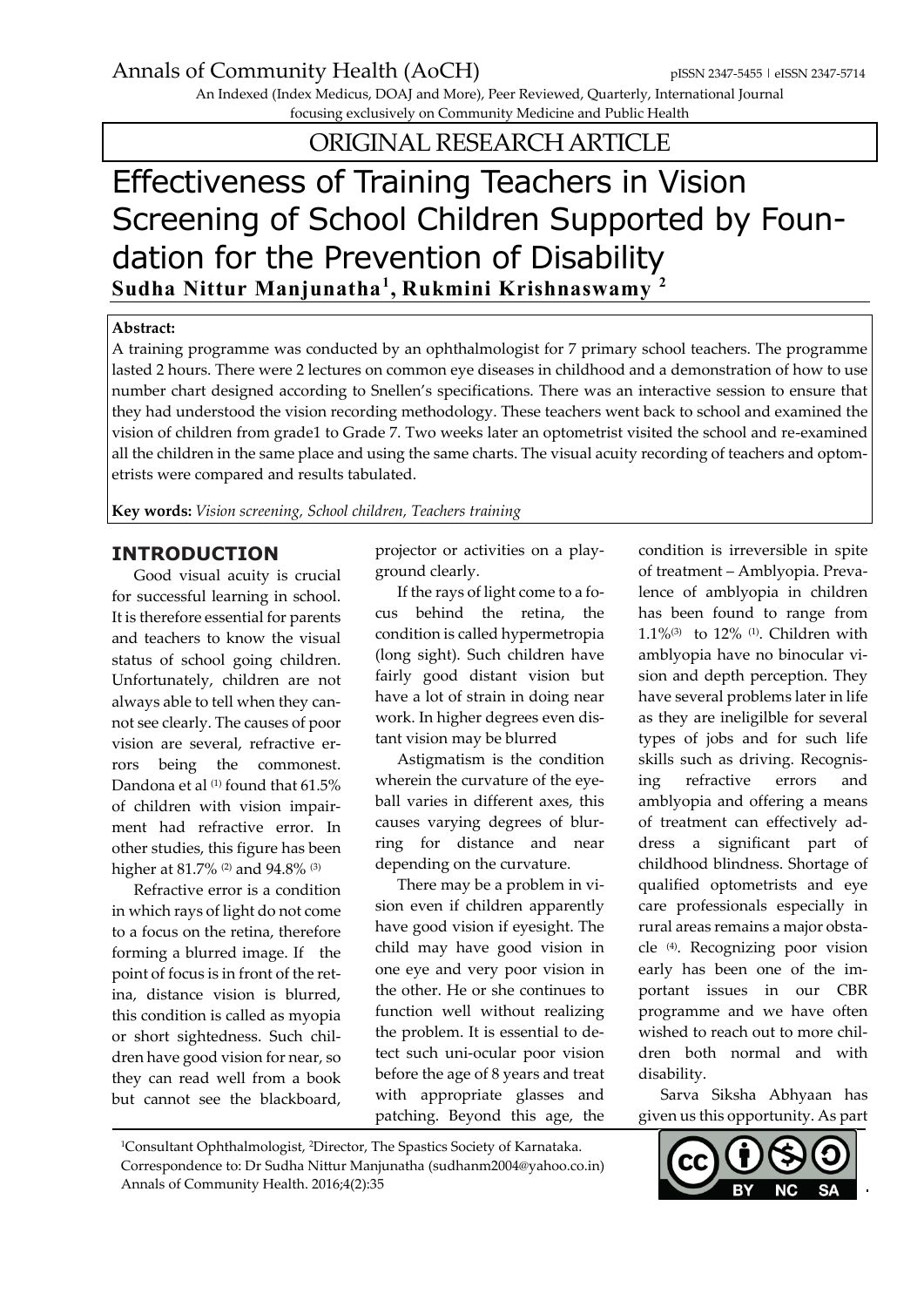of the Sarva shiksha ABhyaan, it is proposed to integrate as many special children as possible in the normal school system. This is especially important in villages where there is just one school and one or two teachers for a range of age groups and abilities. Teachers form a very influential part of the community and can influence change in attitudes to spectacles, early treatment of squint etc. Several studies have also used teachers very effectively for vision screening of school children. Teachers from primary schools of government schools are being posted in The Spastics Society of Karnataka for a period of 2 weeks. They have a series of lectures and practical demonstrations in order to give them an orientation to the identification and basic management of children with special needs.

One of the sessions is devoted to the methods of managing a child with poor vision in the classroom. In rural schools most children do not have access to an optometrist or ophthalmologist for regular vision checks. We decided to train the teachers in vision recording so that all the children in the school can have the benefit of the vision screening. As we were doing this kind of programme for the first time, we wanted to do a pilot study to evaluate the training methodology. It was necessary to choose the right methods for our conditions and the educational background of our teachers.

There are several questions that need to be addressed in planning a vision test for children-

- 1. Who will do the testing?
- 2. Where will the screening test be performed
- 3. At what age will the children be screened
- 4. What type of vision chart will be used for the screening
- 5. What is the cut –off level of visual acuity that we are going to use for referral
- 6. Where will the children be referred for detailed examination?
- 7. How is spectacle usage going to be monitored and evaluated
- 8. How frequently will the vision screening be done?
- 9. Will we be screening only for visual acuity or for other diseases

The pilot study has been conducted to answer these points and evaluate a practical strategy for screening in our conditions.

## **METHODOLOGY**

- Area of the Study: Harohalli Village, Kanakapura Taluk, Karnataka, India.
- Class- Children from Grade 1 to Grade 7
- Number of Children-1054, 485 Males and 569 Females.
- Number of Teachers 7
- Number of Optometrists 2
- Number of Ophthalmologist-1 Tools Used - Number chart based on Snellen's design

For reasons of proximity to the testing optometrist, we have selected 7 teachers in our CBR programme who were serving in Bangalore rural and kanakapura taluks. The duration of the training was limited to 2 hours as this was the same time available for us in the SSA programme also.

All teachers were given a portable Snellen's number chart and taught the correct method of using it. They were given a handout of the correct procedure to follow regarding lighting conditions, distance to be used etc., They were to check the right eye first and then the left eye. All the children were examined in natural light at a distance of 20 feet which was measured with a tape. Teachers spoke to the children before the test was done and explained the procedure in the local kannada language which is understood by all the children in this population. They were told to list, grade-wise the vision recording of all the children uniocularly, right eye first. If any child was not able to read 6/6, his vision was rechecked again on the same day. If a child was already wearing glasses, his vision was checked only with the glasses on. Each teacher was asked to check the vision of at least 100 children. There was a practical demonstration of the whole procedure. The teaching programme also included a talk on common vision problems in children and treatment options in order to improve the awareness of paediatric eye care.

An optometrist visited these schools after 2 weeks and screened the same children in the same school setting to see the difference in recording of vision by a professional and a school teacher. The results were statistically analysed to know the extent of errors made by the teachers.

## **RESULTS**

1814 eyes of 907 children (Table 1) were screened by both teacher and optometrist whereas in 1255 (69 %) eyes, there was no difference in the recording of visual acuity of children.

### **False positive results:**

In 499 eyes, a false positive result was recorded, i.e., teacher recorded worse vision than the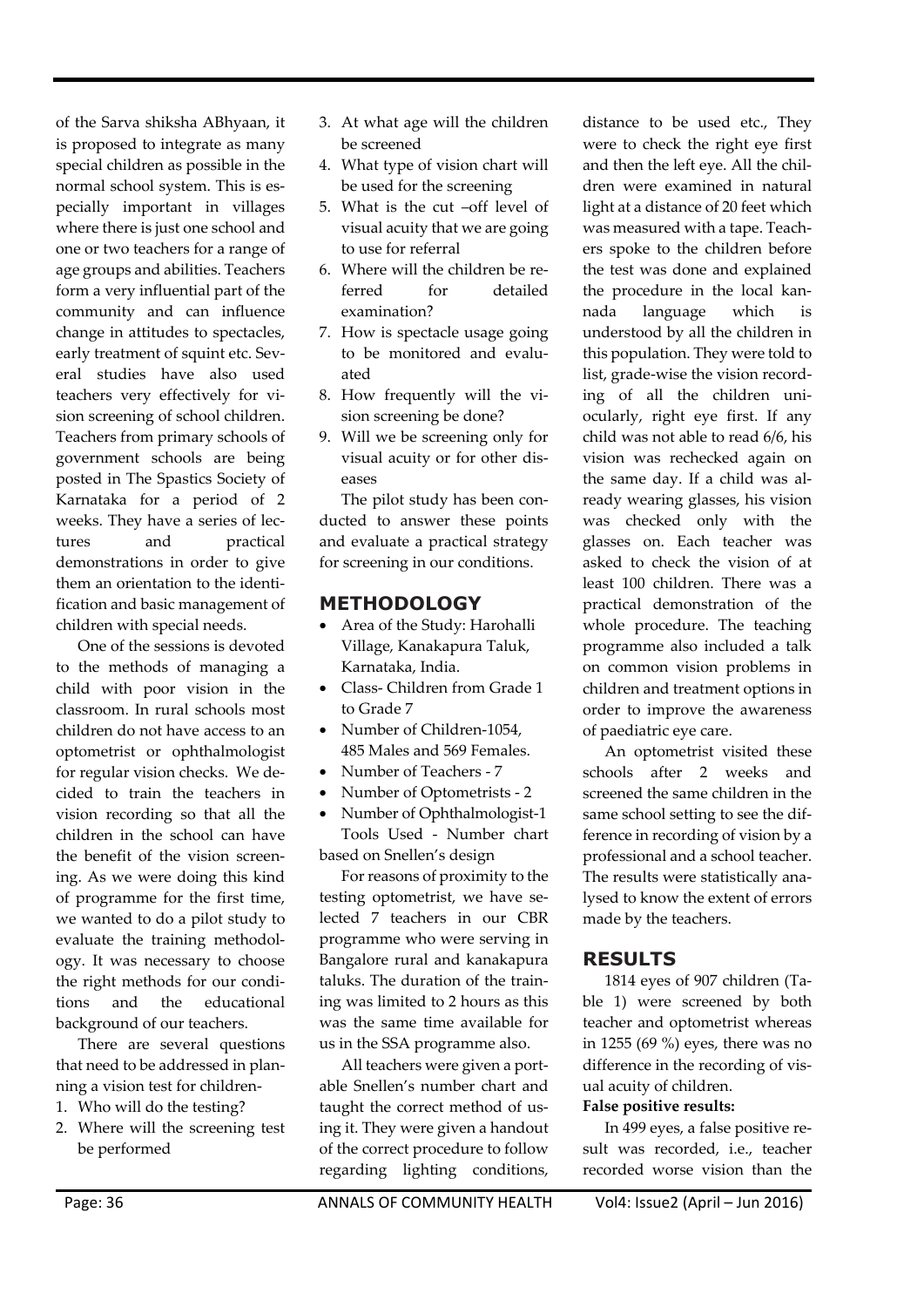optometrist. In majority of these cases, (408 eyes) 81.76% the difference was by one line only. Among these cases, in 305 eyes (61%) the teacher had recorded an acuity of 6/9 whereas the optometrist has recorded 6/6. In 82 eyes, (16.33%) the teacher had recorded acuity of 6/ 12 and the optometrist had recorded 6/9. In 11 eyes, (0.2%) the teacher had recorded acuity of 6/18 in contrast to the optometrist's recording of 6,12. In 91 eyes (18.12%), the difference

**Table 1: Total Number of Children Screened for Vision**

| Grade          | Male | Female |
|----------------|------|--------|
| 7              | 27   | 34     |
| 6              | 90   | 119    |
| 5              | 82   | 88     |
| 4              | 74   | 96     |
| 3              | 83   | 86     |
| $\overline{2}$ | 74   | 80     |
| 1              | 55   | 66     |
|                | 485  | 569    |

Total-1054 Children Out of which 907 children were present for the study.

in recording was 2lines or more. Thus we see that majority of the false positive errors have been made at the  $6/6 - 6/9$  level. I we use a cut off level of 6/ 12 as standard for referral, the number of referrals would be 94 (0.5%)

Other studies have suggested that when the referral range is more than 5 to 10 %, training methodology needs to be evaluated. (Limburg et al).

## **False negative:**

In 56 eyes of children, the teacher had recorded visual acuity higher than the optometrist. Of these, in 37 eyes, (66.07 %) the difference was one line only. Out of 1814 eyes, only in 19 eyes, (1.04 %) the difference was 2 lines or more. This clearly reveals that in a very insignificant number of eyes with refractive error are possibly missed by the teachers who have been trained under this program. Table 2 shows data on the number of False Positive and Negative readings and Table 3 provides explanation of the False Positive and Negative scoring

**Table 2: Data on the number of False Positive and Negative readings**

|                        | Number  | <b>Total Number of</b> | $\mathbf{0}_{\mathbf{0}}^{\prime}$ |
|------------------------|---------|------------------------|------------------------------------|
|                        | of eyes | eyes                   |                                    |
| False positive(2)      | 408     | 1814                   | 22.50                              |
| False positive $(4,6)$ | 91      | 1814                   | 5.01                               |
| False negative(3)      | 37      | 1814                   | 2.03                               |
| False negative(5,7)    | 19      | 1814                   | 1.04                               |
| No difference          | 1259    | 1814                   | 69.40                              |

**Table 3: Explanation of the False Positive and Negative scoring**

| $\Omega$ | Absent                                                        |
|----------|---------------------------------------------------------------|
| 1        | No difference between the teacher's and optometrist's reading |
| 2        | 1 line better vision recorded by optometrist                  |
| 3        | 1 line worse vision recorded by optometrist                   |
| 4        | 2 lines better vision recorded by optometrist                 |
| 5        | 2 line worse vision recorded by optometrist                   |
| 6        | 3 or more lines better vision recorded by optometrist         |
| 7        | 3 or more lines worse vision recorded by optometrist          |
|          |                                                               |

## **DISCUSSION**

Several studies have established the usefulness of using school teachers and health workers for screening for visual defects in children. They have been trained at several levels – eg., for vision recording alone (5) and also for more detailed referral issues such as bitot spots, leucoma etc. (1,6) . We have focussed on vision recording alone as our study was a pilot study aimed at assessing our training methodology and improving upon it for successive batches of teachers.

We restricted our training programme to 2 hours in the pilot study as we were aware that we would have the same amount of time even in the teacher training programme. Other studies have employed more extensive and longer periods of training for field workers or teachers used for screening (1 week in Kariapetti Paediatric eye evaluation programme(8) , 1 day by Hans limburg $(9)$ . As the time available is short, training was restricted to distance vision recording alone. Most studies use Landolt C ring or illiterate E optotypes<sup> $(7)$ </sup> of 6/9 size as a single line chart<sup>(5)</sup>. Snellen's chart in room illumination has been used effectively $(7,3)$  to screen school children in the school environment too.

We have chosen the number chart as it is less time consuming and all school children are familiar with it. It reduces the time needed to give instructions. The whole chart was used as we were evaluating the training process rather than the children who need referral services.

In 502 eyes, a false positive result was recorded, i.e., teacher recorded worse vision than the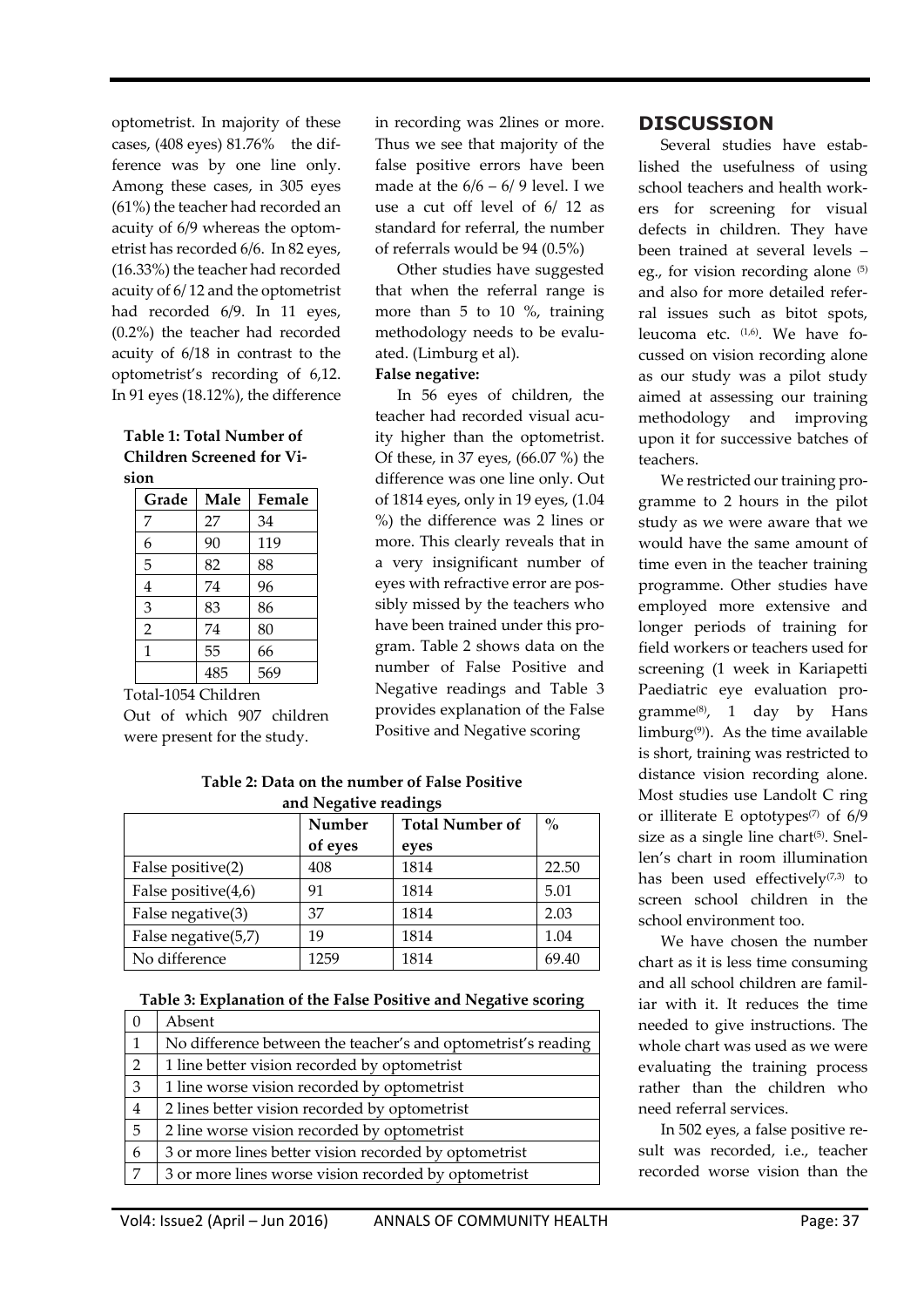optometrist. In majority of these cases, (408 eyes) the difference was by one line only. Among these cases, in 305 eyes, the teacher had recorded an acuity of 6/9 whereas the optometrist has recorded 6/6. In 82 eyes, the teacher had recorded an acuity of 6/ 12 and the optometrist had recorded 6/9. In 11 eyes, the teacher had recorded acuity of 6/18 in contrast to the optometrist's recording of 6, 12. Thus we see that majority of the false positive errors have been made at the 6/6 – 6/ 9 level. If I we use a cut off level of 6/ 12 as standard for referral, the number of referrals would be 5.12%. Other studies have suggested that when the referral range is more than 5 to 10 %, training methodology needs to be evaluated<sup>(5)</sup>. So our training methodology compares favourably with this standard. This also compares favourably with the average number of school children with refractive errors as seen in other studies<sup> $(1, 2)$ </sup>. So we are unlikely to miss any children with refractive errors.

In a study conducted in Madhya Pradesh, India **(1)**, teachers referred 4.91% of children to an ophthalmic assistant using 6/9 or lesser as standard for referral. Out of this 57.97% were found to be false positive. In our study, the overall rate of false positives is 17% which compares favourably with other studies.

In 91 eyes (5.01%), the optometrist recorded a visual acuity which was 2 lines better than the teacher's recording. We consider this as an error made by the teacher in recording, which should be addressed in our future programmes

The reasons for false positivity may be several. It is possible that children did not understand the test when explained for the first time. When there was doubt, teachers probably chose the lower value in order to avoid missing children with refractive error.

It is important to reduce the number of false positives as this increases the burden of the referral centres. In rural settings, parents probably have to miss a day's earnings just to take children to the hospital. In addition, they have to deal with the anxiety of possibility of wearing glasses, which is still a social stigma.

To avoid this, we have identified some areas of the training programme which need more emphasis. Children especially in the lower classes should be examined in smaller groups so that the instructions can be heard without too many distractions. Every child who is found to have lesser than 6/9 vision should be re-examined at least 2 more times, preferably on another day before referral.

False negative results indicate that the teacher have missed children with vision problems and is a reflection of the quality of screening programme. It is encouraging to note that the chances of a real problem being missed is unlikely even with a teacher checking vision.

## **CONCLUSION**

This pilot study has shown us that it is possible to teach vision recording in a short period of time. We believe the entire chart should be used for recording rather than just the 6/9 line so that teachers come to know about the severity of the visual loss and can pay particular attention to those with uniocular loss and severe visual loss. Some of our training methods need to be modified for future groups of teachers. We would like to increase the training programme to 4 hours. Then the teachers can be divided into smaller groups and we can spend more time in giving practical training in vision recording. Referral cards should be given to the teachers, if possible with the name of the nearest hospital printed on it for the convenience of parents. It is also a good idea to maintain a card for each child to follow the progress year on year. Nearly 200 teachers will be trained in our center alone every year and if they follow this systematically, early recognition and treatment of vision problems in all school children should become a reality.

## **ACKNOWLEDGEMENT**

The author expresses her sincere thanks to Mr.Acharya, Founder, Foundation for the Prevention of Disability for the Financial Support. Heartfelt thanks to Dr.Hemalatha Krishnamurti for providing literature search, compiling, editing and analysis support. Thanks to all the children, Teachers and the optometrists, coordinators for the active participation in the study.

### **REFERENCES**

1. Rakhi Dandona, Lalit Dandona, Marmamula Srinivas, Prashant Sahare, Saggam Narasaiah, Sergio R. Munoz, Gopal P. Pokharel, and Leon B. Ellwein . Refractive error

in children in a rural population in India, Investigative ophthalmlolgy abd visual Science, March 2002;43(3).